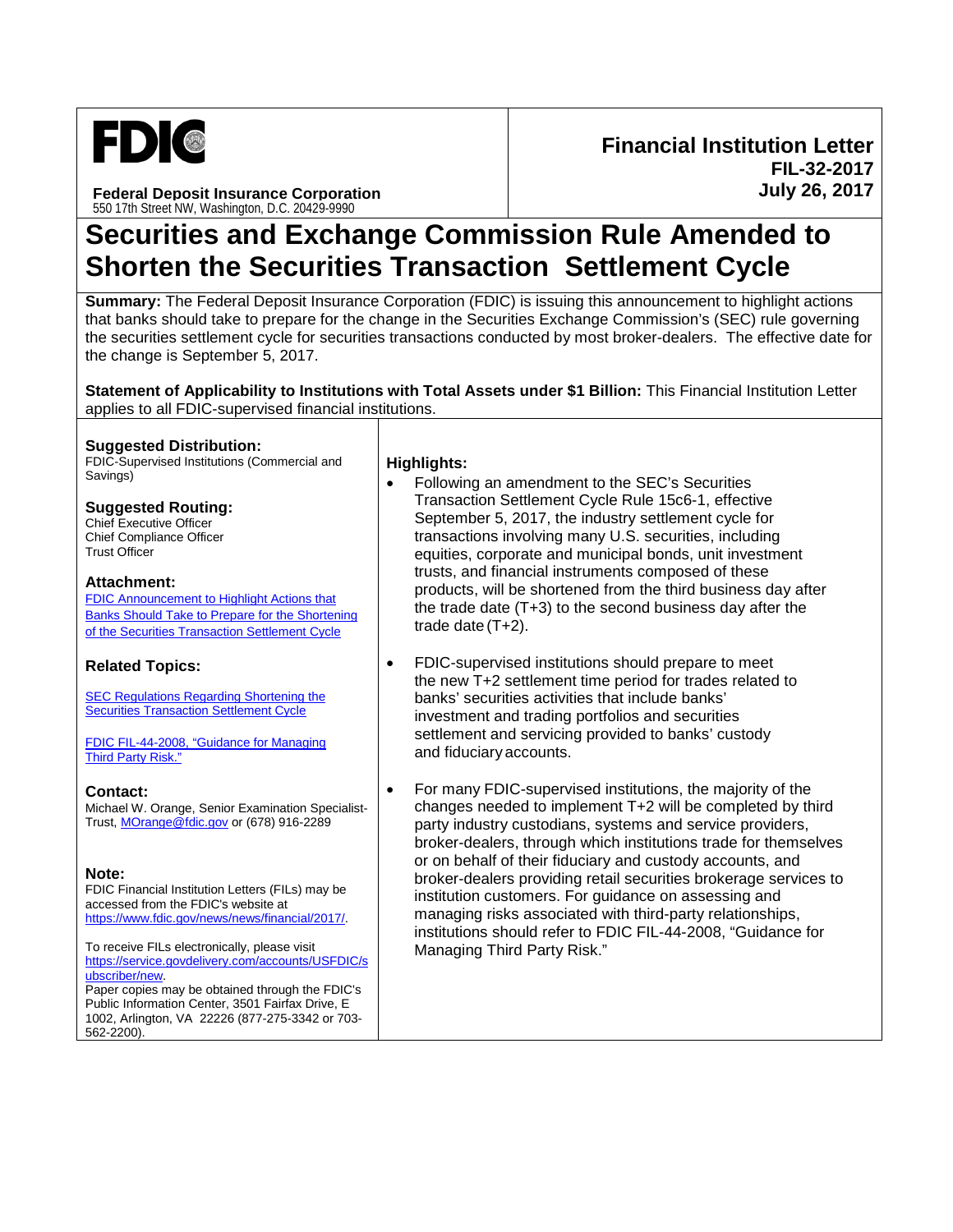# **FDIC Announcement to Highlight Actions that Banks Should Take to Prepare for the Shortening of the Securities Transaction Settlement Cycle**

# *Background*

On March 22, 2017, the SEC adopted an amendment to the Securities Transaction Settlement Cycle Rule 15c6-1 shortening the regular settlement cycle from T+3 to T+2 for many U.S. securities including equities, corporate bonds, unit investment trusts—and financial instruments composed of these products—when these securities are traded on the secondary market. [See 82](https://www.gpo.gov/fdsys/pkg/FR-2017-03-29/pdf/2017-06037.pdf)  [Fed. Reg. 15564 \(March 29, 2017\).](https://www.gpo.gov/fdsys/pkg/FR-2017-03-29/pdf/2017-06037.pdf) SEC's compliance date for this amendment is September 5, 2017 (T+2 compliance date). In addition, on March 28, 2017, the Municipal Securities Rulemaking Board (MSRB) made similar changes to the settlement cycle for municipal securities. Other securities self-regulatory organizations have finalized, or plan to finalize, rules necessary to implement the new settlement cycle and related processes.

These rule changes, made in conjunction with a multi-year securities industry initiative to shorten the settlement cycle, are intended to reduce counterparty risk, lower margin requirements for clearing agency members, reduce procyclical margin and liquidity demands during periods of market volatility, and better align the U.S. securities transaction settlement requirements with other markets across the globe. Industry participants have been developing and testing the necessary changes to processes and systems to implement this industry-wide change. These changes to the securities trading clearance and settlement process and, indirectly, to income processing, corporate action processing, securities lending, and other related processes significantly affect a broad range of market participants and services including:

- Financial institutions;
- Financial market utilities that provide central counterparty services and central securities depository services;
- Matching and electronic trade confirmation services;
- Broker-dealers;
- Municipal securities dealers;
- Custodians;
- Transfer agents;
- Institutional and retail investors;
- Asset managers;
- Securities lending agents; and
- Systems and service providers that support these activities.